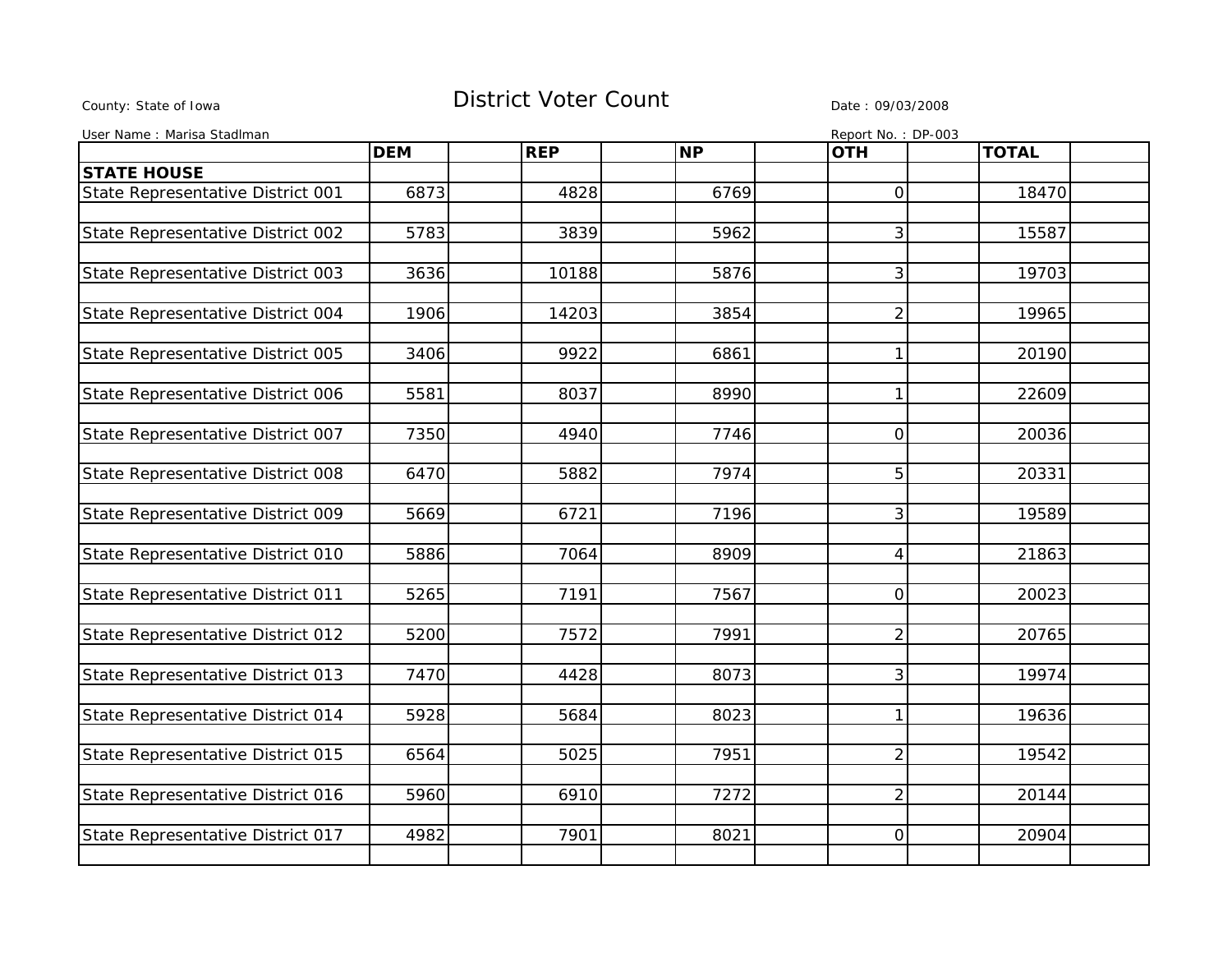|                                   | <b>DEM</b> | <b>REP</b> | <b>NP</b> | <b>OTH</b>     | <b>TOTAL</b> | Page 2 |
|-----------------------------------|------------|------------|-----------|----------------|--------------|--------|
| State Representative District 018 | 5538       | 5823       | 8217      | $\overline{O}$ | 19578        |        |
|                                   |            |            |           |                |              |        |
| State Representative District 019 | 5889       | 5486       | 6962      | $\overline{4}$ | 18341        |        |
|                                   |            |            |           |                |              |        |
| State Representative District 020 | 6682       | 6758       | 8478      | 5              | 21923        |        |
|                                   |            |            |           |                |              |        |
| State Representative District 021 | 6470       | 4275       | 6782      | $\overline{2}$ | 17529        |        |
| State Representative District 022 | 9152       | 2343       | 6563      | 6              | 18064        |        |
|                                   |            |            |           |                |              |        |
| State Representative District 023 | 6707       | 4609       | 8828      | $\overline{4}$ | 20148        |        |
|                                   |            |            |           |                |              |        |
| State Representative District 024 | 5840       | 5467       | 7900      | $\overline{O}$ | 19207        |        |
|                                   |            |            |           |                |              |        |
| State Representative District 025 | 9004       | 4161       | 8245      | $\overline{4}$ | 21414        |        |
|                                   |            |            |           |                |              |        |
| State Representative District 026 | 7070       | 3691       | 7718      | $\overline{2}$ | 18481        |        |
|                                   |            |            |           |                |              |        |
| State Representative District 027 | 9195       | 3572       | 6612      | $\overline{O}$ | 19379        |        |
| State Representative District 028 | 8761       | 4107       | 6942      | $\overline{2}$ | 19812        |        |
|                                   |            |            |           |                |              |        |
| State Representative District 029 | 9263       | 5855       | 7986      | 5              | 23109        |        |
|                                   |            |            |           |                |              |        |
| State Representative District 030 | 11905      | 5957       | 9233      | 13             | 27108        |        |
|                                   |            |            |           |                |              |        |
| State Representative District 031 | 7307       | 5075       | 8721      | $\overline{2}$ | 21105        |        |
|                                   |            |            |           |                |              |        |
| State Representative District 032 | 6708       | 6317       | 8719      | $\overline{2}$ | 21746        |        |
|                                   |            |            |           | $\overline{7}$ |              |        |
| State Representative District 033 | 8694       | 3410       | 7628      |                | 19739        |        |
| State Representative District 034 | 8568       | 4564       | 7679      | $\overline{2}$ | 20813        |        |
|                                   |            |            |           |                |              |        |
| State Representative District 035 | 7937       | 6831       | 9023      | $\overline{4}$ | 23795        |        |
|                                   |            |            |           |                |              |        |
| State Representative District 036 | 7713       | 7417       | 9649      | $\overline{4}$ | 24783        |        |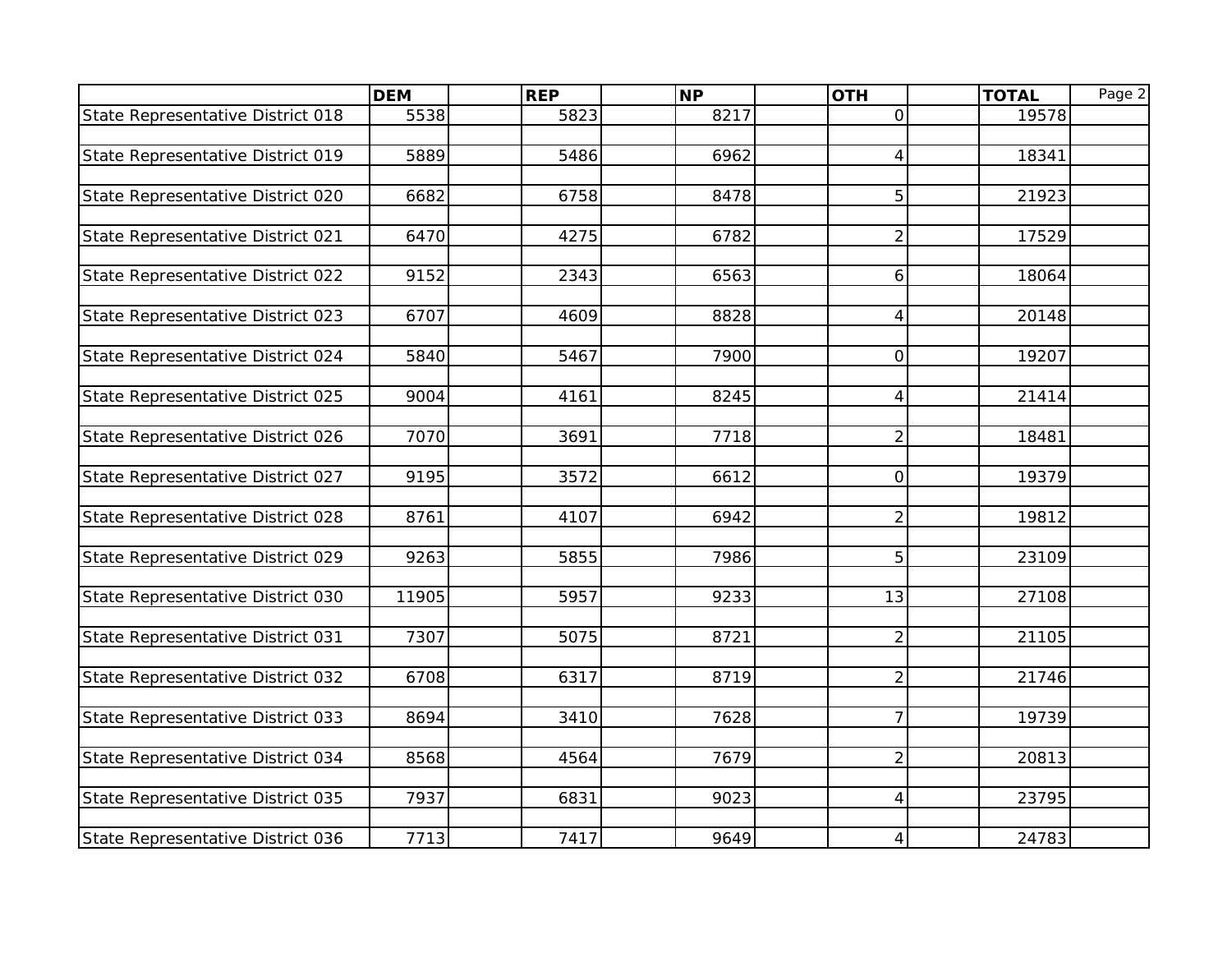|                                   | <b>DEM</b> | <b>REP</b> | <b>NP</b> | <b>OTH</b>     | <b>TOTAL</b> | Page 3 |
|-----------------------------------|------------|------------|-----------|----------------|--------------|--------|
| State Representative District 037 | 7418       | 6949       | 8044      | 8              | 22419        |        |
|                                   |            |            |           |                |              |        |
| State Representative District 038 | 8684       | 4882       | 6257      | 8              | 19831        |        |
|                                   |            |            |           |                |              |        |
| State Representative District 039 | 6175       | 5559       | 8937      | $\overline{4}$ | 20675        |        |
|                                   |            |            |           |                |              |        |
| State Representative District 040 | 5413       | 7559       | 7398      | $\mathbf{3}$   | 20373        |        |
|                                   | 8577       | 5633       | 6468      | 6              | 20684        |        |
| State Representative District 041 |            |            |           |                |              |        |
| State Representative District 042 | 9369       | 6836       | 7745      | 5              | 23955        |        |
|                                   |            |            |           |                |              |        |
| State Representative District 043 | 6548       | 5718       | 7194      | $\mathbf{3}$   | 19463        |        |
|                                   |            |            |           |                |              |        |
| State Representative District 044 | 5582       | 6985       | 7996      | $\mathbf{1}$   | 20564        |        |
|                                   |            |            |           |                |              |        |
| State Representative District 045 | 8382       | 6243       | 11350     | 22             | 25997        |        |
|                                   |            |            |           |                |              |        |
| State Representative District 046 | 9329       | 6603       | 9086      | 10             | 25028        |        |
|                                   | 8791       | 11666      | 12786     | $\overline{2}$ | 33245        |        |
| State Representative District 047 |            |            |           |                |              |        |
| State Representative District 048 | 7272       | 4973       | 7744      | $6 \mid$       | 19995        |        |
|                                   |            |            |           |                |              |        |
| State Representative District 049 | 7777       | 4727       | 6577      | $\mathbf{3}$   | 19084        |        |
|                                   |            |            |           |                |              |        |
| State Representative District 050 | 5204       | 5944       | 7410      | $\overline{2}$ | 18560        |        |
|                                   |            |            |           |                |              |        |
| State Representative District 051 | 6606       | 4865       | 8554      | $\overline{2}$ | 20027        |        |
|                                   |            |            |           |                |              |        |
| State Representative District 052 | 4409       | 6350       | 7449      | $\mathbf{1}$   | 18209        |        |
| State Representative District 053 | 4938       | 8018       | 7838      | $\overline{O}$ | 20794        |        |
|                                   |            |            |           |                |              |        |
| State Representative District 054 | 5838       | 6295       | 7651      | $\mathbf{1}$   | 19785        |        |
|                                   |            |            |           |                |              |        |
| State Representative District 055 | 5493       | 6566       | 6657      | 2 <sub>1</sub> | 18718        |        |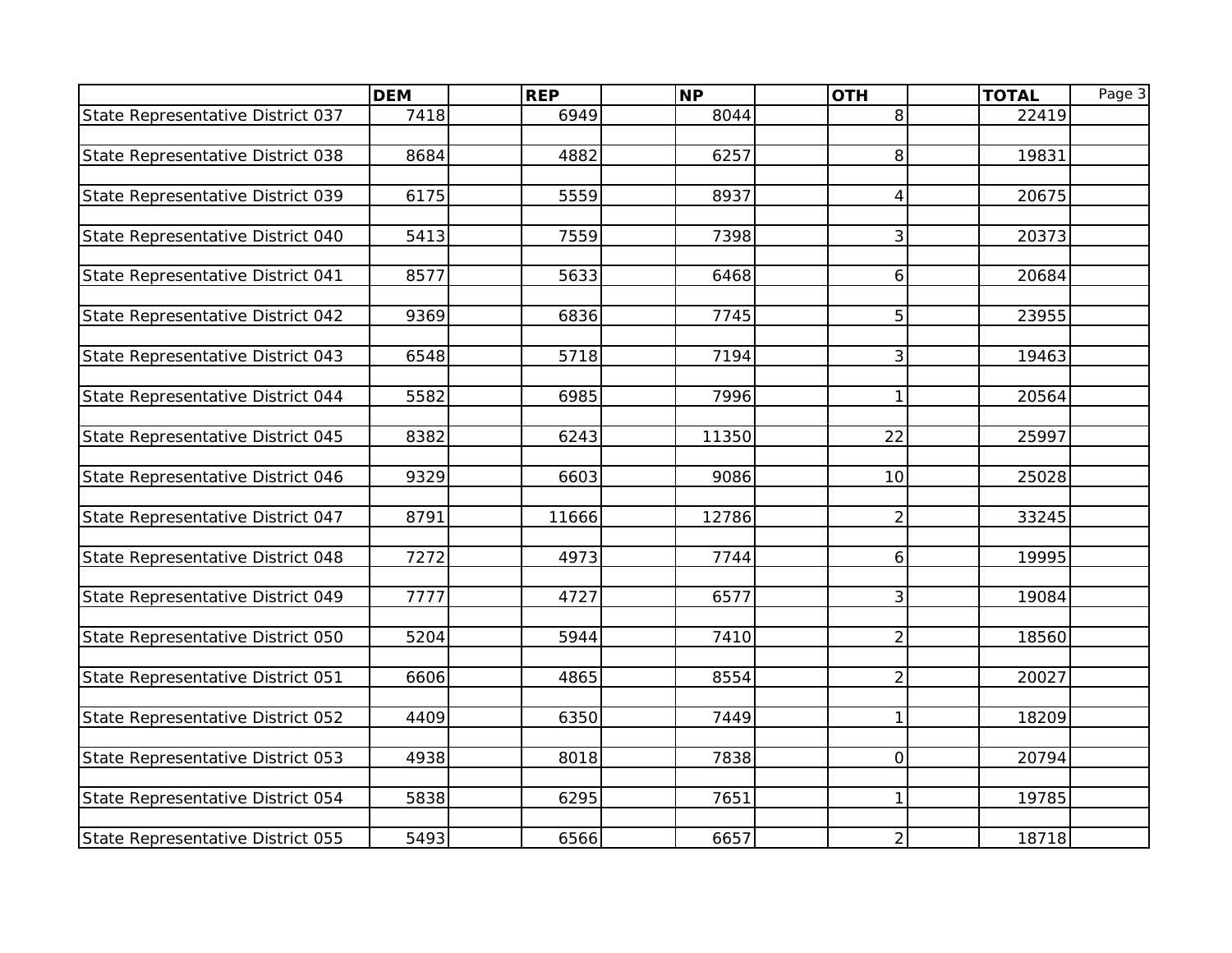|                                   | <b>DEM</b> | <b>REP</b> | <b>NP</b> | <b>OTH</b>     | <b>TOTAL</b> | Page 4 |
|-----------------------------------|------------|------------|-----------|----------------|--------------|--------|
| State Representative District 056 | 6206       | 6362       | 6055      | $\overline{4}$ | 18627        |        |
|                                   |            |            |           |                |              |        |
| State Representative District 057 | 5027       | 8710       | 7370      | $\overline{2}$ | 21109        |        |
|                                   |            |            |           |                |              |        |
| State Representative District 058 | 5619       | 7439       | 7342      | $\overline{3}$ | 20403        |        |
|                                   |            |            |           |                |              |        |
| State Representative District 059 | 8026       | 8289       | 6081      | $\overline{O}$ | 22396        |        |
| State Representative District 060 | 7597       | 8287       | 7071      | $\overline{2}$ | 22957        |        |
|                                   |            |            |           |                |              |        |
| State Representative District 061 | 11471      | 5421       | 5175      | 6              | 22073        |        |
|                                   |            |            |           |                |              |        |
| State Representative District 062 | 8921       | 3485       | 5678      | 6              | 18090        |        |
|                                   |            |            |           |                |              |        |
| State Representative District 063 | 8284       | 9291       | 7211      | $\vert$        | 24790        |        |
|                                   |            |            |           |                |              |        |
| State Representative District 064 | 9604       | 5415       | 6070      | 5              | 21094        |        |
|                                   | 8654       | 3153       | 5713      | 5              | 17525        |        |
| State Representative District 065 |            |            |           |                |              |        |
| State Representative District 066 | 9482       | 2292       | 4998      | 5              | 16777        |        |
|                                   |            |            |           |                |              |        |
| State Representative District 067 | 9831       | 4681       | 6785      | 8              | 21305        |        |
|                                   |            |            |           |                |              |        |
| State Representative District 068 | 9630       | 3852       | 5789      | $\overline{2}$ | 19273        |        |
|                                   |            |            |           |                |              |        |
| State Representative District 069 | 9459       | 11426      | 9545      | $\overline{4}$ | 30434        |        |
|                                   |            |            |           |                |              |        |
| State Representative District 070 | 8885       | 10502      | 9236      | 3              | 28626        |        |
| State Representative District 071 | 6496       | 8350       | 7810      | $\overline{O}$ | 22656        |        |
|                                   |            |            |           |                |              |        |
| State Representative District 072 | 6491       | 6498       | 6866      | 3              | 19858        |        |
|                                   |            |            |           |                |              |        |
| State Representative District 073 | 7819       | 7214       | 8097      | $\overline{2}$ | 23132        |        |
|                                   |            |            |           |                |              |        |
| State Representative District 074 | 8131       | 6799       | 7556      | $\overline{2}$ | 22488        |        |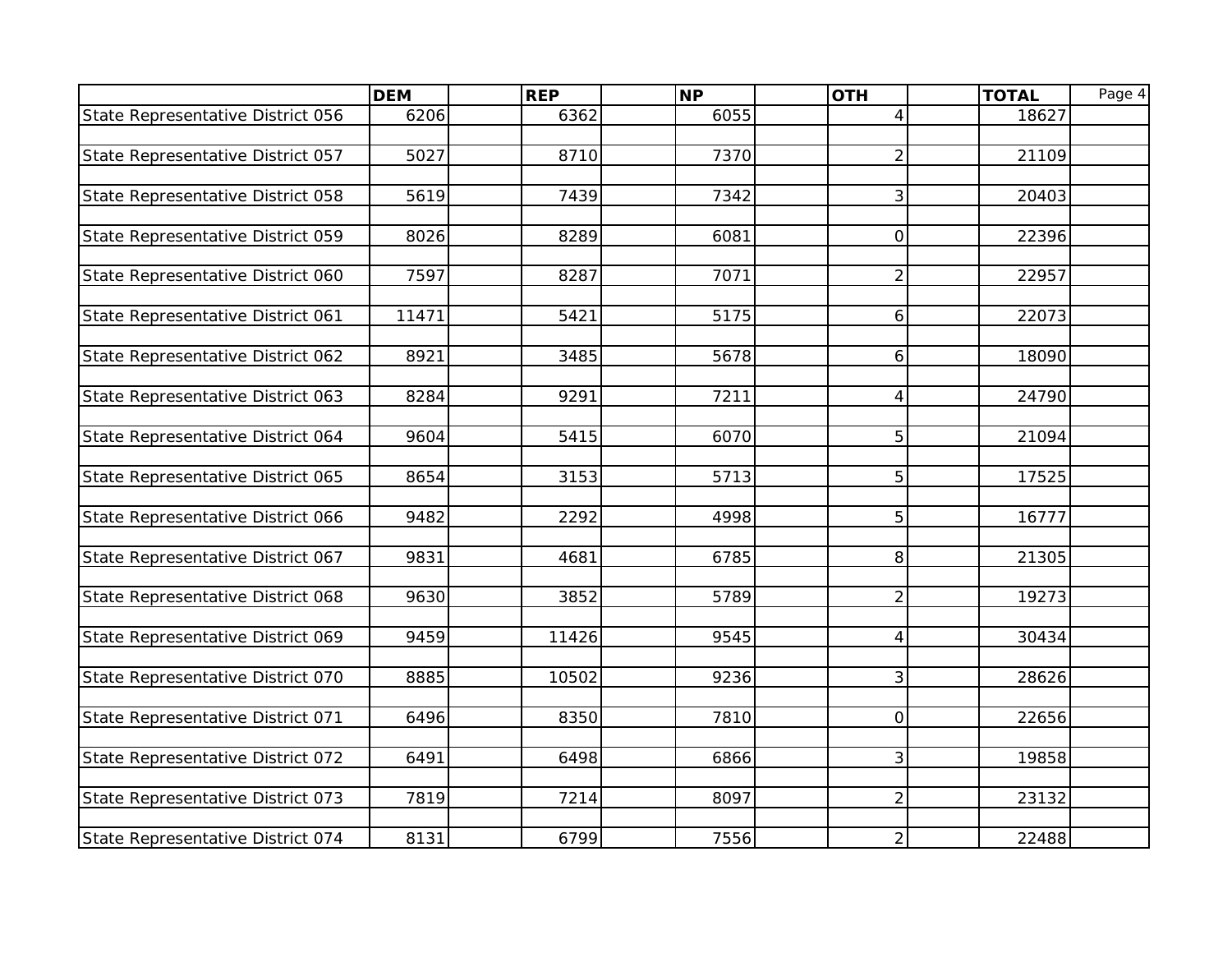|                                   | <b>DEM</b> | <b>REP</b> | <b>NP</b> | <b>OTH</b>     | <b>TOTAL</b> | Page 5 |
|-----------------------------------|------------|------------|-----------|----------------|--------------|--------|
| State Representative District 075 | 7290       | 6531       | 7585      | 8              | 21414        |        |
|                                   |            |            |           |                |              |        |
| State Representative District 076 | 6686       | 6054       | 8174      | $\overline{2}$ | 20916        |        |
|                                   |            |            |           |                |              |        |
| State Representative District 077 | 11533      | 4440       | 10091     | 21             | 26085        |        |
| State Representative District 078 | 13930      | 4237       | 7598      | 20             | 25785        |        |
|                                   |            |            |           |                |              |        |
| State Representative District 079 | 6211       | 5371       | 8633      | $\mathbf{1}$   | 20216        |        |
|                                   |            |            |           |                |              |        |
| State Representative District 080 | 6209       | 6467       | 7136      | $\mathbf{1}$   | 19813        |        |
|                                   |            |            |           |                |              |        |
| State Representative District 081 | 7423       | 6240       | 8691      | $\mathbf{1}$   | 22355        |        |
|                                   |            |            |           |                |              |        |
| State Representative District 082 | 6262       | 8103       | 9554      | $\overline{4}$ | 23923        |        |
|                                   |            |            |           |                |              |        |
| State Representative District 083 | 6293       | 5846       | 9205      | $\overline{2}$ | 21346        |        |
| State Representative District 084 | 6634       | 5767       | 9736      | $\overline{2}$ | 22139        |        |
|                                   |            |            |           |                |              |        |
| State Representative District 085 | 7619       | 4811       | 9313      | 3              | 21746        |        |
|                                   |            |            |           |                |              |        |
| State Representative District 086 | 7482       | 2974       | 7775      | $\overline{2}$ | 18233        |        |
|                                   |            |            |           |                |              |        |
| State Representative District 087 | 7389       | 5577       | 6409      | $\mathbf{1}$   | 19376        |        |
|                                   |            |            |           |                |              |        |
| State Representative District 088 | 9752       | 3885       | 5867      | $\overline{2}$ | 19506        |        |
| State Representative District 089 | 5954       | 7111       | 7477      | $\overline{4}$ | 20546        |        |
|                                   |            |            |           |                |              |        |
| State Representative District 090 | 7235       | 6608       | 7858      | 6              | 21707        |        |
|                                   |            |            |           |                |              |        |
| State Representative District 091 | 5492       | 6227       | 7652      | $\overline{O}$ | 19371        |        |
|                                   |            |            |           |                |              |        |
| State Representative District 092 | 9232       | 2982       | 6309      | 8 <sup>1</sup> | 18531        |        |
|                                   |            |            |           |                |              |        |
| State Representative District 093 | 9457       | 3768       | 5698      | $\overline{4}$ | 18927        |        |